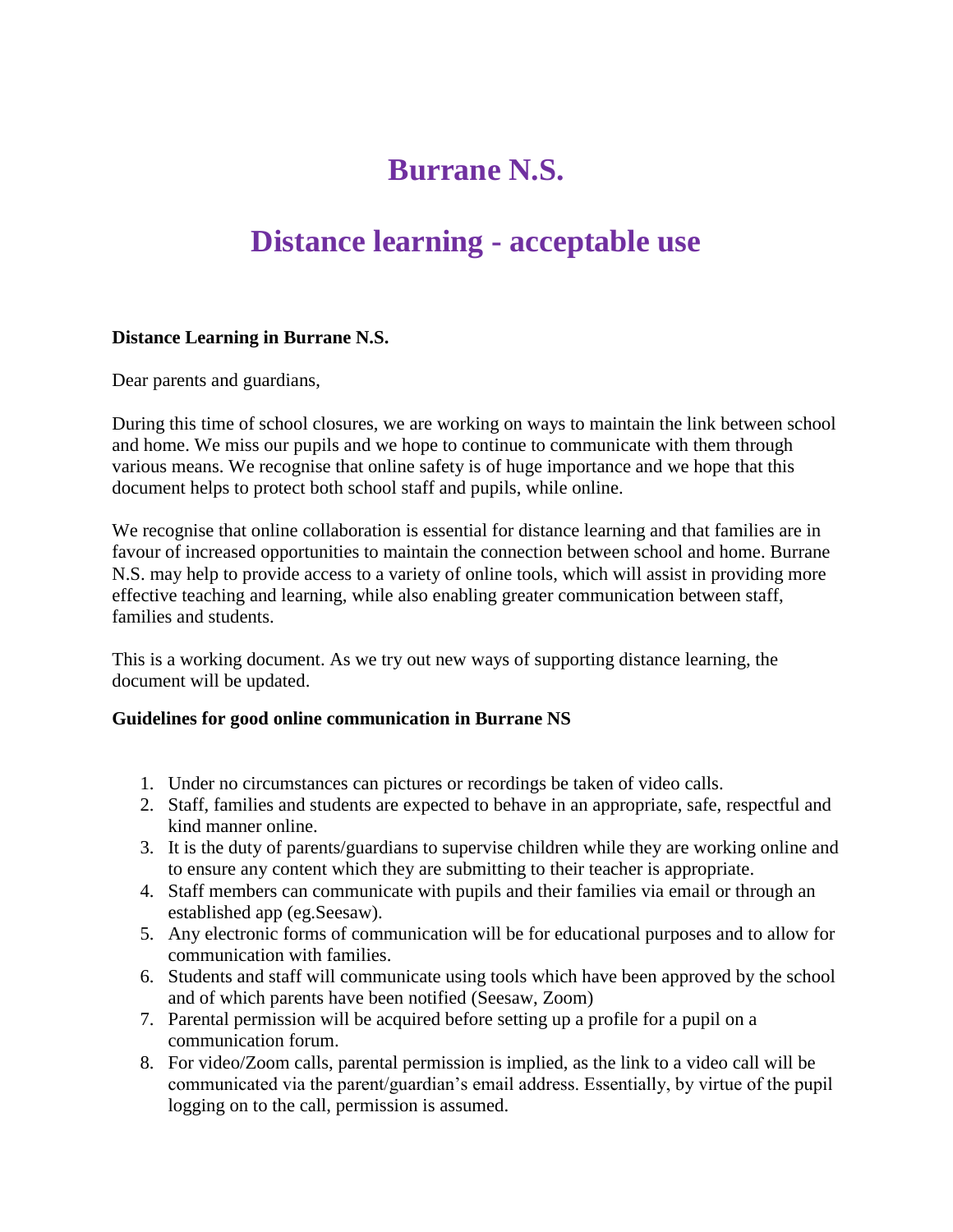- 9. For security reasons, passwords will be provided to families, where applicable.
- 10. Burrane NS cannot accept responsibility for the security of online platforms, in the event that they are hacked.
- 11. Communication using a mobile phone will not be frequent, but in the rare exception where it is necessary, staff members will ensure that their caller ID is private.

#### **Guidelines for staff members using online communication methods:**

- 1. Under no circumstances can pictures or recordings be taken of video calls.
- 2. Staff members will communicate with pupils and families during the hours of 8.30am 3pm, where possible.
- 3. Staff members will have high expectations regarding pupil behaviour, with any communication which takes place online.
- 4. Staff members will seek to become familiar with apps before using them with pupils.
- 5. Staff will check that consent has been given, before setting up a pupil profile for an online app.
- 6. Staff members will report any concerns regarding online behaviour or interactions to school management.
- 7. Staff are encouraged to generate a new meeting ID and password for each Zoom meeting being held.
- 8. Staff members will notify parents/guardians of the date, time and password for a video call via email.
- 9. Staff members will only admit participants to video conferences, if they recognise the email address/username as being connected to a pupil.

#### **Rules for pupils using online communication methods:**

For submitting learning:

- 1. Submit work and pictures that are appropriate have an adult take a look at your work before you send it.
- 2. Use kind and friendly words.

#### **For video calls/Zoom:**

- 1. Pictures or recordings of the video call are not allowed.
- 2. Remember our school rules they are still in place, even online.
- 3. Set up your device in a quiet space, with no distractions in the background.
- 4. Join the video with your microphone muted.
- 5. Raise your hand before speaking, just like you would do in class.
- 6. If you have the chance to talk, speak in your normal voice, using kind and friendly words.
- 7. Show respect by listening to others while they are speaking.
- 8. Ensure that you are dressed appropriately for the video call.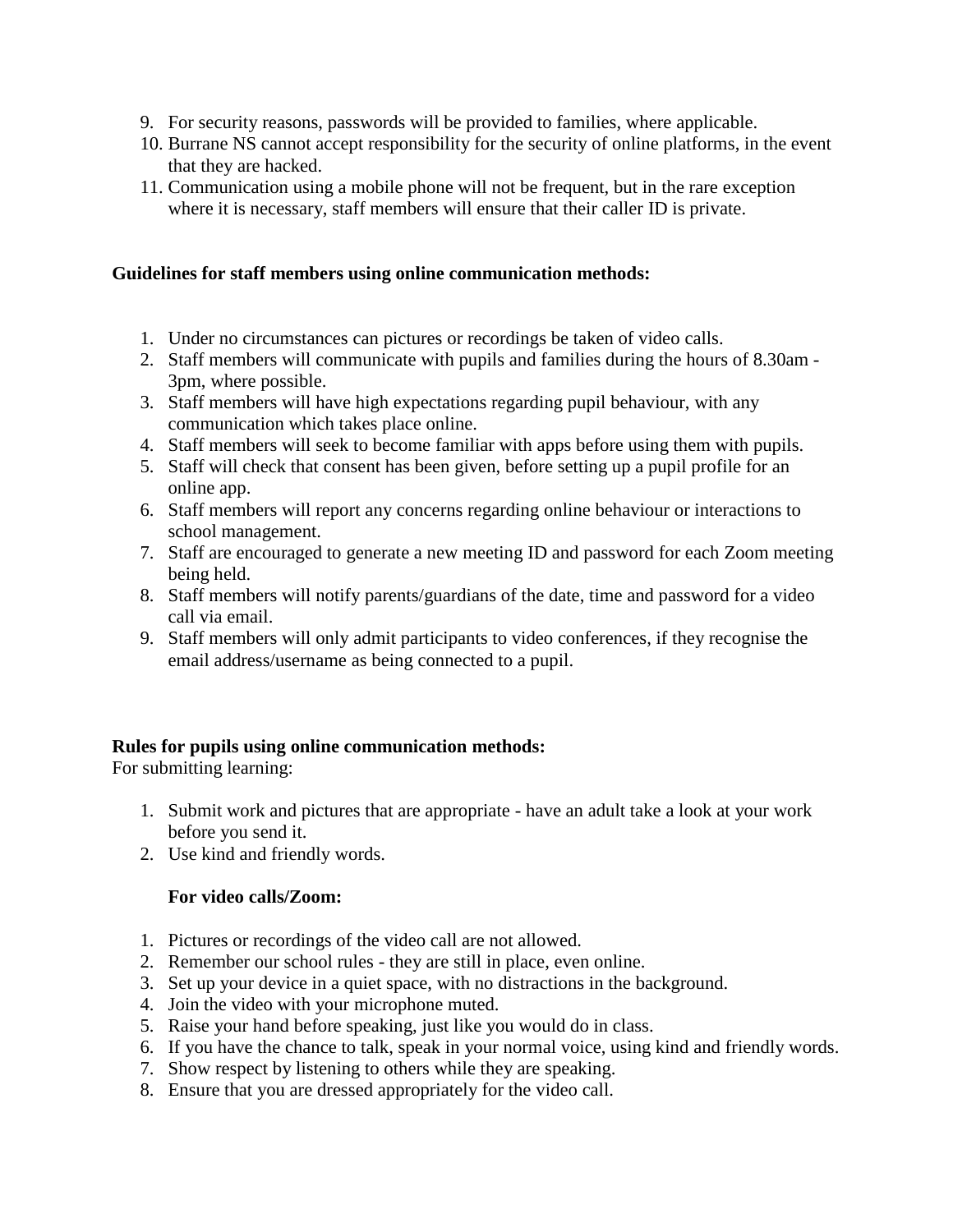- 9. Be on time set a reminder if it helps.
- 10. Enjoy! Don't forget to wave hello to everyone when you join!

| Golden Rules           |
|------------------------|
| 1. Be kind             |
| <u>2. Be gentle</u>    |
| 3. Be honest           |
| 4. Look after property |
| 5. Work hard           |
| 6. Listen              |
|                        |

### **Guidelines for parents and guardians:**

For learning

- 1. It is the responsibility of parents and guardians to ensure that pupils are supervised while they work online.
- 2. Check over the work which pupils send to their teacher, ensuring it is appropriate.
- 3. Continue to revise online safety measures with pupils.

For video calls/Zoom

- 1. Under no circumstances can pictures or recordings be taken of video calls.
- 2. Ensure that the school has the correct email address for inviting you to join apps and meetings.
- 3. The main purpose of a video call is to maintain a social connection between the school staff and pupils at this difficult time. Encourage pupils to listen and enjoy the experience.
- 4. Be aware that when participating in group video calls, you can be seen and heard unless you are muted or have disabled your camera.
- 5. You will automatically enter a waiting room when the code for a Zoom call has been entered. Please note that school staff will only accept users into video call if you can be identified by the display name on your zoom account.
- 6. Please ensure that your child is on time for a scheduled video, or they may be locked out. Please request to join the Zoom call approximately five minutes before the scheduled start time. This will give school staff time to verify your email address.
- 7. Make sure to familiarise your child with the software in advance. For video in particular, show them how to mute/unmute and turn the camera on/off.
- 8. Participants in the call should be dressed appropriately.